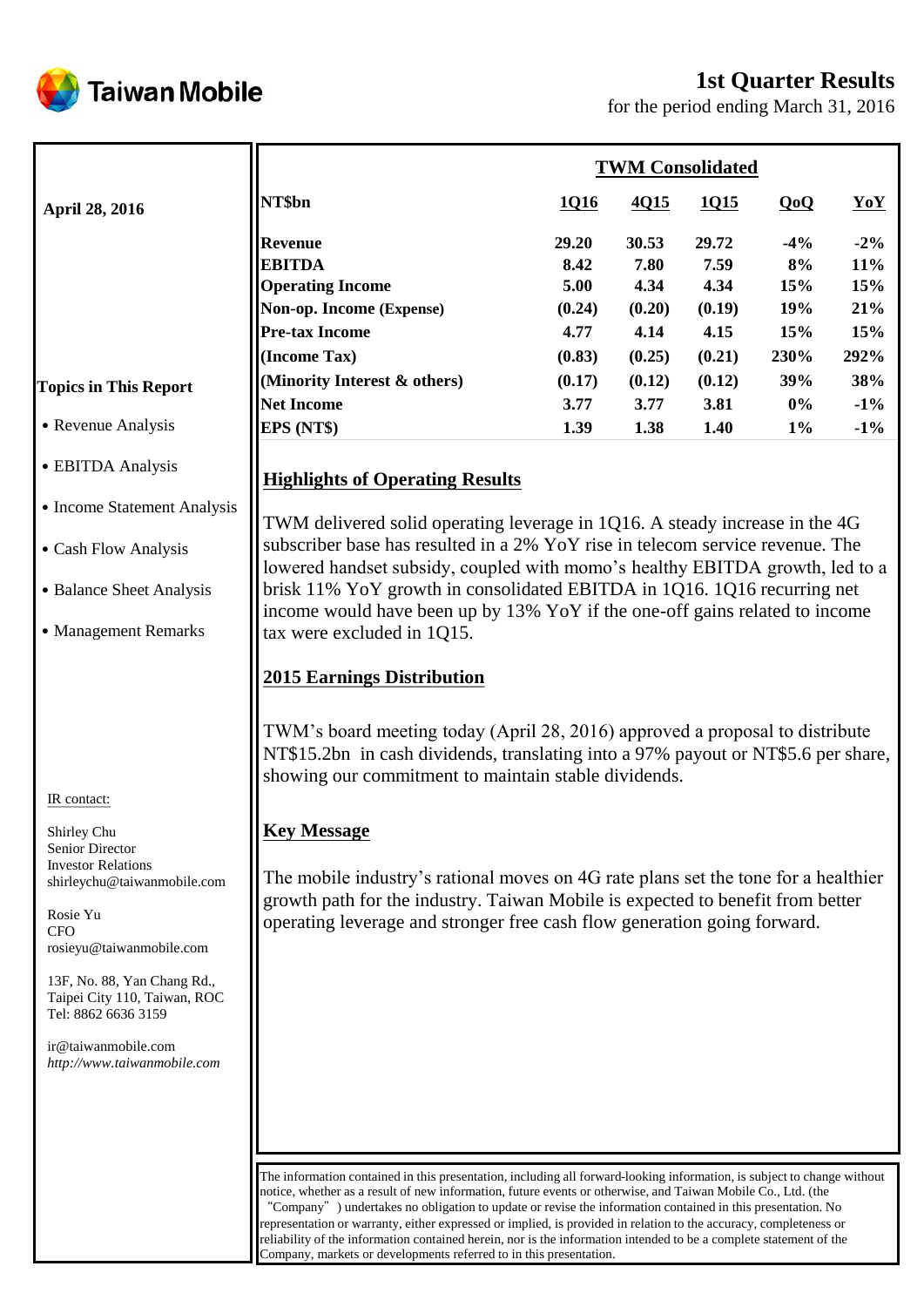

#### **o I. Revenue Analysis**

#### **Table 1. Key Operational Data**

| <b>Residual Value (NT\$bn)</b> | 1016  | 4015  | 1015  | 0 <sub>0</sub> | YoY |
|--------------------------------|-------|-------|-------|----------------|-----|
| Mobile Service Revenue         | 16.34 | 16.48 | 16.07 | $-1\%$         | 2%  |
| Postpaid ARPU (NT\$)           | 869   | 874   | 835   | $-1\%$         | 4%  |
| Blended ARPU (NT\$)            | 733   | 735   | 724   | 0%             | 1%  |
| Telecom Service Revenue        | 17.57 | 17.69 | 17.28 | $-1\%$         | 2%  |

| <b>Revenue (NT\$bn)</b> | 1016  | <b>4015</b> | 1015  | QoQ    | YoY     |
|-------------------------|-------|-------------|-------|--------|---------|
| <b>Telecom</b>          | 20.50 | 21.93       | 21.82 | $-7\%$ | $-6%$   |
| Service                 | 15.25 | 15.35       | 15.08 | $-1\%$ | 1%      |
| Device Sales            | 5.25  | 6.58        | 6.74  | $-20%$ | $-22\%$ |
| <b>CATV</b>             | 1.64  | 1.67        | 1.62  | $-2\%$ | $1\%$   |
| - Pay-TV Related        | 1.10  | 1.12        | 1.11  | $-2\%$ | $-1\%$  |
| - Broadband             | 0.33  | 0.32        | 0.32  | 1%     | 3%      |
| - Content & Others      | 0.22  | 0.23        | 0.19  | $-6%$  | 12%     |
| momo                    | 7.01  | 6.85        | 6.26  | 2%     | 12%     |
| - Online Shopping       | 4.99  | 4.76        | 4.07  | 5%     | 23%     |
| - TV Shopping & Others  | 2.01  | 2.10        | 2.19  | $-4%$  | $-8%$   |
| Others <sup>1</sup>     | 0.15  | 0.17        | 0.14  | $-9%$  | 12%     |

Note 1: Other revenue primarily consists of operating revenue from our 49.9%-held Taipei New Horizon Co., Ltd., which became a consolidated entity on Feb 21, 2014.

|                               | <b>1Q16</b> | 4Q15  | 1Q15    | QoQ    | YoY    |
|-------------------------------|-------------|-------|---------|--------|--------|
| <b>Mobile Subscribers (K)</b> | 7,434       | 7,453 | 7,370   | $0\%$  | $1\%$  |
| - Postpaid                    | 5,975       | 5,981 | 6,012   | 0%     | $-1\%$ |
| <b>Monthly Churn</b>          | 2.5%        | 2.7%  | $2.6\%$ |        |        |
| - Postpaid                    | 1.5%        | 1.5%  | 1.7%    |        |        |
| MOU (bn)                      | 2.65        | 2.75  | 2.76    | $-3%$  | $-4\%$ |
| Pay-TV Subs (K)               | 588         | 589   | 589     | $0\%$  | $0\%$  |
| Cable Broadband Subs (K)      | 200         | 199   | 193     | 1%     | 4%     |
| DTV Subs (K)                  | 191         | 189   | 180     | 1%     | 6%     |
| <b>CATV ARPU (NT\$)</b>       | <b>1Q16</b> | 4Q15  | 1Q15    | QoQ    | YoY    |
| <b>Basic TV</b>               | 483         | 488   | 494     | $-1\%$ | $-2\%$ |
| <b>Broadband</b>              | 539         | 538   | 545     | $0\%$  | $-1\%$ |
| <b>DTV</b>                    | 130         | 130   | 133     | 0%     | $-2\%$ |
| Blended <sup>1</sup>          | 806         | 815   | 810     | $-1\%$ | 0%     |

Note 1: Cable TV & broadband related revenue (excluding content agency) divided by CATV subscriber number

#### *Telecom:*

The 4G service take-up rate reached 49% of the postpaid installed base and helped mobile postpaid ARPU grow by 4% YoY in 1Q16. As a result, TWM reported a 2% YoY growth in mobile service revenue, the highest among peers on a like-for-like basis.

1Q16 device sales decreased QoQ and YoY because of weaker demand for high-end smartphones.

The churn rate of postpaid subscribers stabilized at 1.5%, compared to 1.7% a year ago. As such, TWM saw a 1% YoY increase in total subscriber number, while the peers' were both on the decline.

#### *Cable:*

The YoY decline in basic TV subscription revenue, as a result of price competition from new entrants, was more than offset by rising revenues from the content agency, cable broadband and digital TV businesses. Consequently, the YoY growth in revenue from the cable business was resilient at 1%. The cable broadband business still benefited from expanding subscriber numbers and a rising mix of the higher-speed services, i.e. above 100Mbps, that went up to 13% in 1Q16 from 9% a year ago.

*momo*

momo derived 71% of its revenue from the online shopping business which registered a robust 23% YoY growth in 1Q16. However, its TV home shopping business in Taiwan remained lackluster.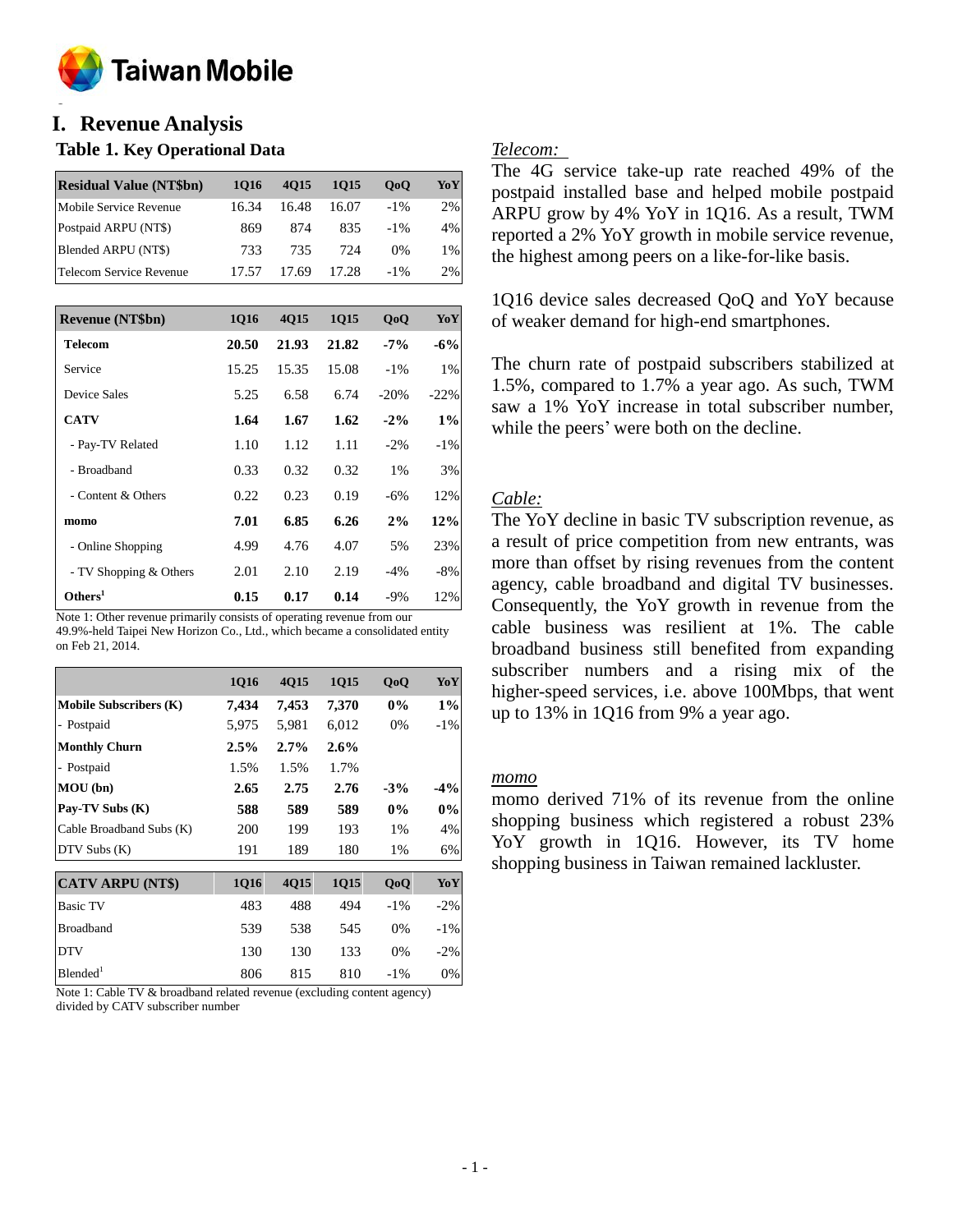

# **II. EBITDA Analysis**

#### **Table 2. EBITDA Breakdown**

| NT\$bn        | 1Q16  | 4Q15  | 1Q15   | QoQ         | YoY                     |
|---------------|-------|-------|--------|-------------|-------------------------|
| <b>EBITDA</b> | 8.42  | 7.80  | 7.59   | 8%          | $11\%$                  |
| - Telecom     | 7.06  | 6.53  | 6.33   | 8%          | 12%                     |
| - CATV        | 0.90  | 0.89  | 0.89   | 0%          | 1%                      |
| - momo        | 0.40  | 0.28  | 0.33   | 42%         | 20%                     |
| - others      | 0.05  | 0.07  | 0.05   | $-26%$      | 9%                      |
| <b>Margin</b> | 28.8% | 25.6% | 25.6%  |             | $-3.3$ ppts $+3.3$ ppts |
| - Telecom     | 34.4% | 29.8% | 29.0%  | $+4.7$ ppts | $+5.4$ ppts             |
| - CATV        | 54.6% | 53.5% | 54.7%  | $+1.1$ ppts | $-0.1$ ppts             |
| - momo        | 5.6%  | 4.1%  | 5.2%   | $+1.6$ ppts | $+0.4$ ppts             |
| - others      | 34.8% | 42.7% | 35.8%  | $-7.9$ ppts | $-1.0$ ppts             |
|               |       |       |        |             |                         |
| D&A           | 3.41  | 3.47  | 3.25   | $-2%$       | 5%                      |
| - Telecom     | 3.08  | 3.13  | 2.90   | $-2%$       | 6%                      |
| - CATV        | 0.22  | 0.22  | 0.23   | 0%          | $-6%$                   |
| - momo        | 0.03  | 0.03  | 0.03   | $-10%$      | $-21%$                  |
| - others      | 0.05  | 0.05  | 0.05   | 0%          | 4%                      |
| <b>EBIT</b>   | 5.00  | 4.34  | 4.34   | 15%         | 15%                     |
| - Telecom     | 3.98  | 3.40  | 3.42   | 17%         | 16%                     |
| - CATV        | 0.68  | 0.68  | 0.66   | 0%          | 3%                      |
| - momo        | 0.37  | 0.25  | 0.29   | 48%         | 25%                     |
| - others      | 0.00  | 0.02  | (0.00) | $-94%$      | <b>NM</b>               |

Note: The combined total of telecom, CATV, momo and others does not equal the consolidated total of each account due to minor adjustments and eliminations.

#### **Table 3. Non-operating Item**

| NT\$bn                                           | 1016   | 4015   | 1015   | 0 <sub>0</sub> | YoY    |
|--------------------------------------------------|--------|--------|--------|----------------|--------|
| <b>Non-Operating</b><br><b>Revenue (Expense)</b> | (0.24) | (0.20) | (0.19) | 19%            | 21%    |
| - Net Interest Expense                           | (0.14) | (0.15) | (0.14) | $-6%$          | $-1\%$ |
| - Write-off Loss                                 | (0.04) | (0.23) | (0.04) | $-82\%$        | 15%    |
| - Other Revenue<br>(Expense)                     | (0.05) | 0.18   | (0.02) | NM             | 225%   |

#### EBITDA Analysis

Due to a steadily increasing mobile service revenue, coupled with fewer handset subsidies from lesser handsets sold as well as lower SAC (subscriber acquisition cost), YoY growth rate in 1Q16 telecom EBITDA accelerated to 12%. The sequential increase in telecom EBITDA was due to a low base in 4Q15 as a result of the iPhone 6S launch.

The 1% YoY increase in the cable business' 1Q16 EBITDA was in line with its revenue growth.

In 1Q16, momo posted strong QoQ and YoY EBITDA increases of 42% and 20%, respectively, due to its margin expansion, robust revenue growth in the online shopping business and loss reduction from shaping up the TV home shopping operations in China.

#### D&A Analysis

The YoY increase in 1Q16 telecom D&A expenses was largely from amortization due to more 4G spectrum deployed for LTE service (1Q16: 30MHz vs. 1Q15: 20MHz).

CATV 1Q16 D&A expense decreased YoY as the D&A addition from the new digital set-up-boxes invested was lower than the D&A reduction from those purchased two years earlier which have been fully depreciated.

#### Non-Operating Item Analysis

Despite a lesser assets write-off loss, 1Q16 non-operating expenses increased sequentially due to the one-off preferred shares dividends of NT\$215m received from Taiwan High Speed Rail in 4Q15. It rose YoY mainly due to an unrealized mark-to-market valuation loss from TFNM's investment in Media Asia Group Holdings Limited's convertible notes.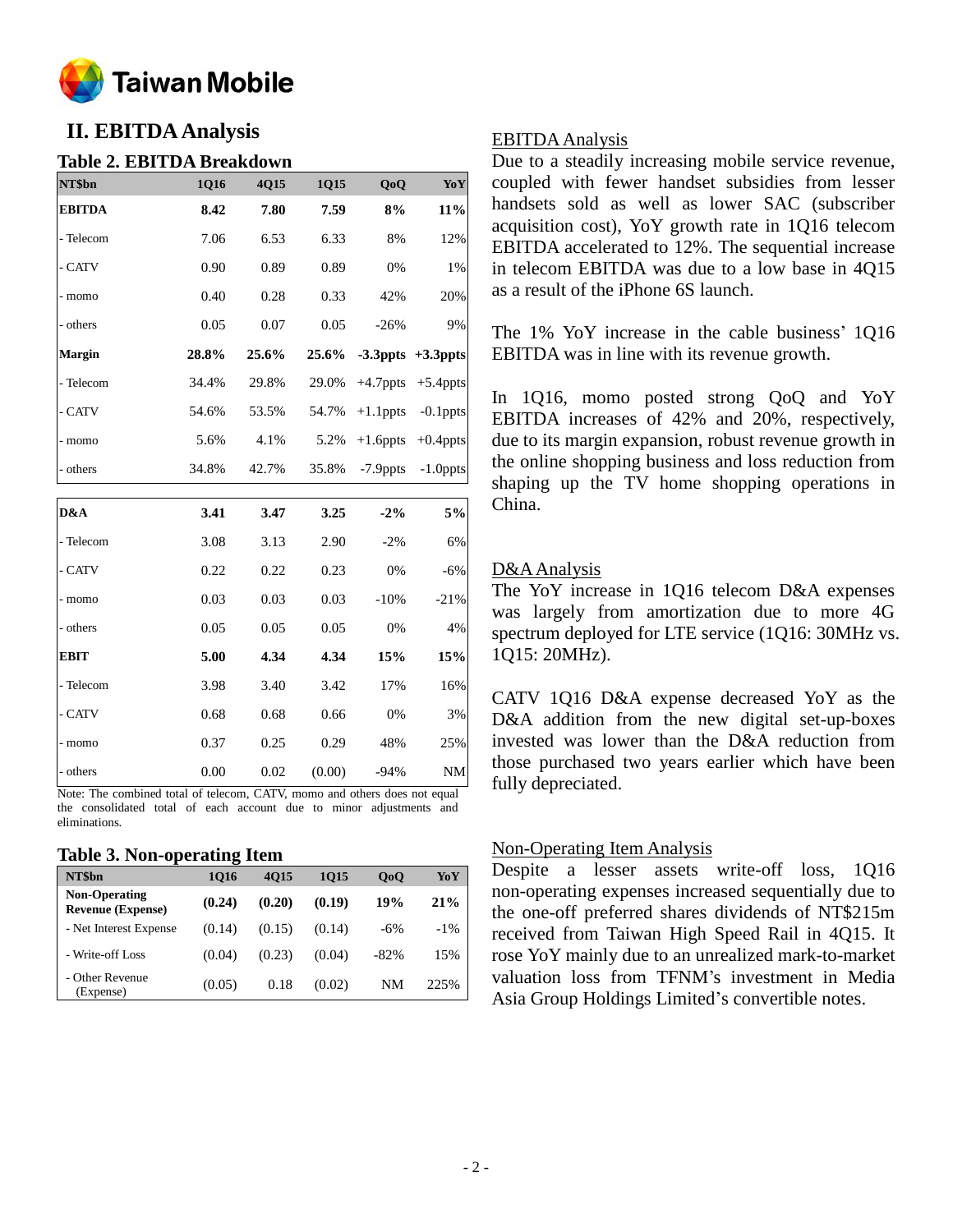# **Taiwan Mobile**

# **III. Income Statement Analysis**

## **Table 4. 1Q16 Consolidated Results vs. Forecast**

| NT\$bn                      | 1Q16   | QoQ    | YoY    | % of 1Q16<br><b>Forecast</b> |
|-----------------------------|--------|--------|--------|------------------------------|
| <b>Revenue</b>              | 29.20  | $-4\%$ | $-2\%$ | 100%                         |
| <b>Operating Cost</b>       | 19.68  | $-9%$  | $-6\%$ | 97%                          |
| <b>Operating Expense</b>    | 4.51   | $-3%$  | 3%     | 98%                          |
| <b>Operating Income</b>     | 5.00   | 15%    | 15%    | 113%                         |
| Non-op. Income<br>(Expense) | (0.24) | 19%    | 21%    | 64%                          |
| Pre-tax Income              | 4.77   | 15%    | 15%    | 117%                         |
| <b>Net Income</b>           | 3.77   | 0%     | $-1\%$ | 115%                         |
| EPS (NT\$)                  | 1.39   | 1%     | $-1\%$ | 115%                         |
| <b>EBITDA</b>               | 8.42   | 8%     | $11\%$ | 107%                         |
| EBITDA margin               | 28.8%  |        |        |                              |

## Income Statement Analysis

## *YoY Analysis*

TWM delivered solid operating leverage in 1Q16. A steady increase in the 4G subscriber base has resulted in a 2% YoY rise in telecom service revenue. The lowered handset subsidy provided, during the period of tapping into the mid-to-low end segment, coupled with momo's healthy EBITDA growth, led to a brisk 11% YoY growth in consolidated EBITDA in 1Q16.

Operating income registered an even higher YoY increase of 15% as the magnitude of the D&A expense increase was smaller than that of the EBITDA growth. 1Q16 recurring net income would have been up by 13% YoY if the one-off gains related to income tax were excluded in 1Q15.

## *Guidance Achievement Rate Analysis*

We met our consolidated revenue target for the quarter. With strict expense discipline and less-than-expected non-operating expenses, we managed to beat our EBITDA and EPS targets by 7% and 15% in 1Q16, respectively.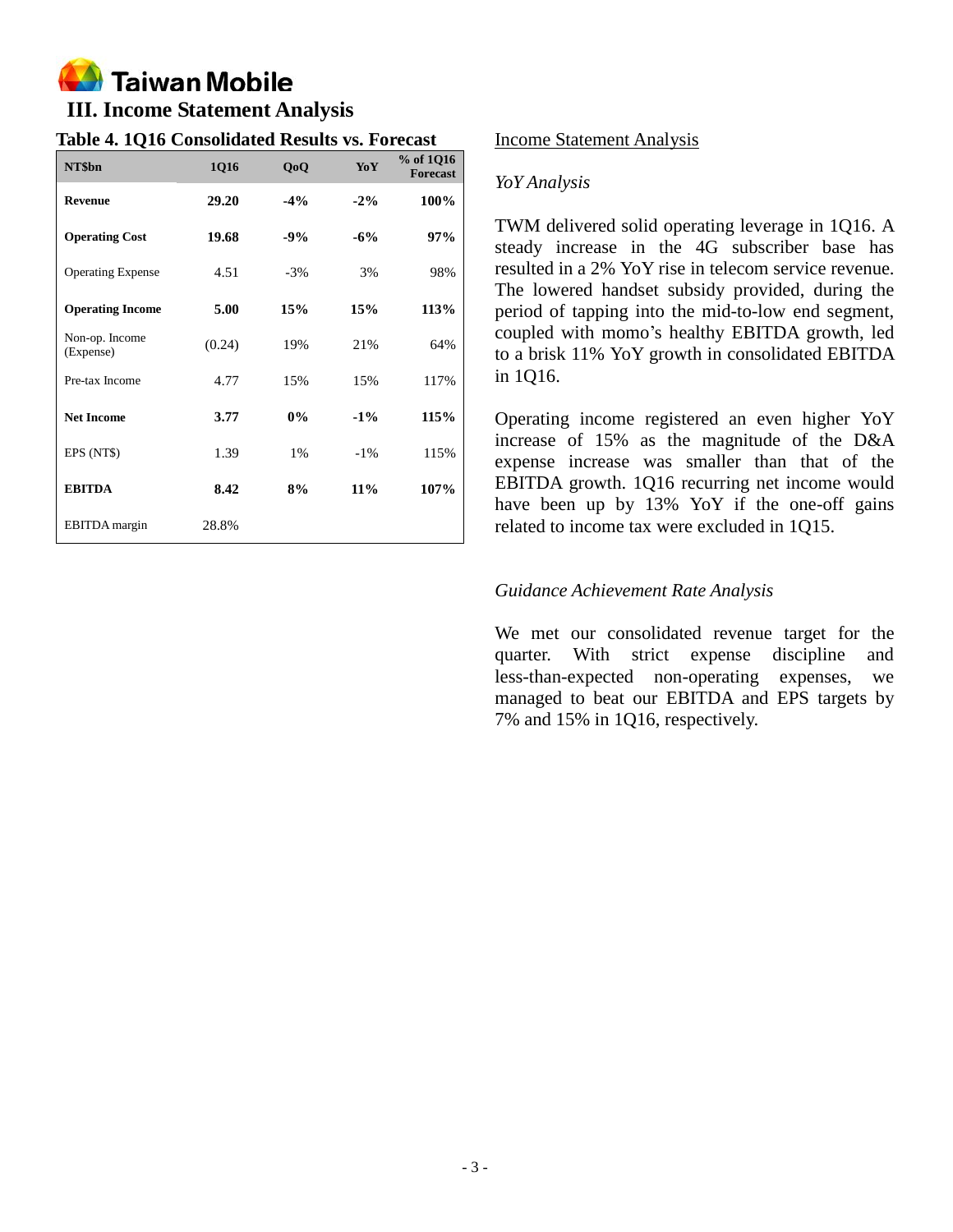

# **IV. Cash Flow Analysis**

## **Table 5. Cash Flow**

| NT\$bn                                         | 1Q16   | 4Q15   | 1Q15   |
|------------------------------------------------|--------|--------|--------|
| <b>Total Op Sources/(Uses)</b>                 | 10.03  | 7.74   | 5.38   |
| Pre-tax Income                                 | 4.77   | 4.14   | 4.15   |
| Depreciation                                   | 2.62   | 2.67   | 2.62   |
| Amortization                                   | 0.79   | 0.79   | 0.63   |
| Changes in Operating Assets<br>and Liabilities | 1.54   | (0.33) | (2.29) |
| Asset Write-off Add-backs                      | 0.04   | 0.23   | 0.04   |
| Other Add-backs                                | 0.27   | 0.23   | 0.23   |
| <b>Net Investing</b><br>Sources/(Uses)         | (2.91) | (1.76) | (6.68) |
| $Capex$ <sup>1</sup>                           | (2.75) | (2.80) | (3.29) |
| Divestment (Acquisition)                       | (0.20) | 0.00   | 0.00   |
| 4G License Fees                                |        |        | (3.43) |
| <b>Other Financial Assets</b><br>(Increase)    | 0.01   | (0.02) | 0.03   |
| <b>Refundable Deposits</b><br>(Increase)       | (0.00) | 1.02   | (0.02) |
| Others                                         | 0.03   | 0.04   | 0.03   |
| <b>Net Financing</b><br>Sources/(Uses)         | (7.00) | (4.68) | 1.62   |
| Short-Term Borrowings                          | (4.49) | 0.87   | (5.10) |
| <b>Commercial Paper Payable</b><br>Increase    | (2.30) | (6.88) | 6.39   |
| Long-Term Bank Loan                            | (0.06) | 2.00   | 0.45   |
| Others                                         | (0.15) | (0.67) | (0.11) |
| <b>Net Cash Position Chg.</b>                  | 0.12   | 1.30   | 0.31   |

1. Inclusive of prepayments for equipment and the acquisition of computer software & other intangible assets

#### **Table 6. Capex & FCF**

| NT\$bn                | 1016 | 4015 | 1015   |
|-----------------------|------|------|--------|
| <b>Cash Capex</b>     | 2.75 | 2.80 | 3.29   |
| - Mobile              | 2.00 | 2.21 | 2.33   |
| - Fixed-line          | 0.25 | 0.45 | 0.46   |
| - Cable MSO           | 0.29 | 0.13 | 0.25   |
| - momo & others       | 0.21 | 0.00 | 0.25   |
| % of Revenue          | 9%   | 9%   | $11\%$ |
| <b>Free Cash Flow</b> | 7.29 | 4.94 | 2.09   |

## Cash Flow Analysis

In 1Q16, operating cash inflows increased sequentially aided by healthy operating results as well as more cash inflow from decreases in inventory.

The major investing activities in 1Q16 were a NT\$2.75bn capex and a NT\$0.2bn money market fund investment made by momo for cash management purposes. The YoY decrease in investing cash outflow was mainly due to a NT\$3.43bn payment to acquire 5MHz spectrum from Ambit (now merged into APT) in 1Q15.

Net cash outflow from financing activities increased QoQ and YoY mainly due to a total of NT\$6.84bn in borrowings repaid in the quarter supported by improving free cash flows.

#### Capex and Free Cash Flow Analysis

In 1Q16, total capex as a percentage of revenue dropped to 9% from 11% a year ago. momo's sequential capex increase was due to the pushback of its capex with regards to the new logistics center.

TWM's FCF increased QoQ and YoY, both credited to the higher operating cash inflow and lower telecom capex spent. As a result, its FCF yield surged to 10.2% for the quarter.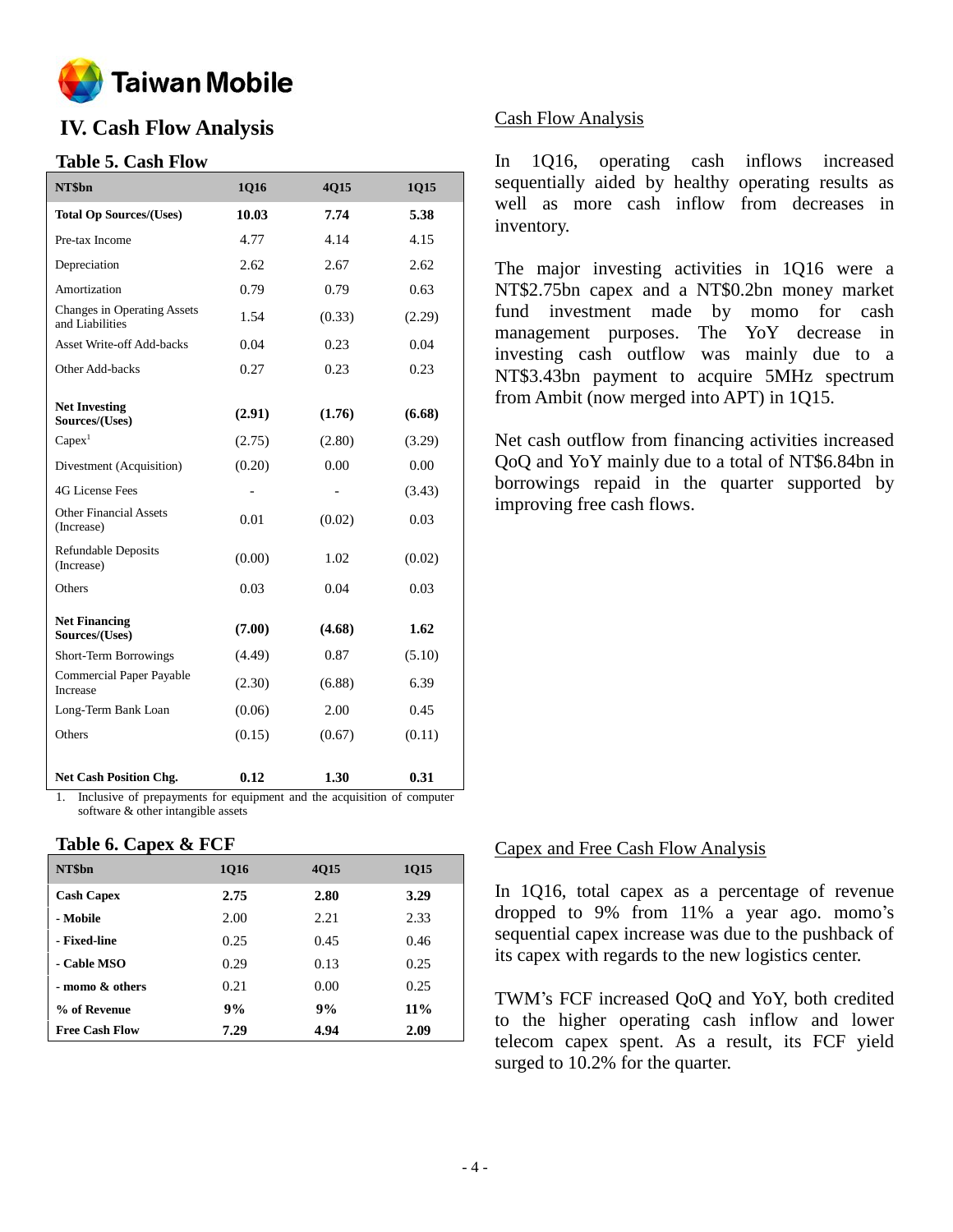

# **V. Balance Sheet Analysis**

#### **Table 7. Balance Sheet**

| NT\$bn                          | 1Q16    | <b>4Q15</b> | 1Q15    |
|---------------------------------|---------|-------------|---------|
| <b>Total Assets</b>             | 153.75  | 156.09      | 157.23  |
| <b>Current Assets</b>           | 32.96   | 34.16       | 33.29   |
| - Cash & Cash Equivalents       | 8.70    | 8.58        | 8.22    |
| - Accounts Receivable           | 15.70   | 15.70       | 15.03   |
| - Inventories                   | 2.78    | 4.19        | 3.25    |
| - Short-Term Investment         | 1.24    | 1.03        | 2.22    |
| - Other Current Assets          | 4.53    | 4.66        | 4.57    |
| Non-current Assets              | 120.79  | 121.93      | 123.94  |
| - Long-Term Investment          | 5.37    | 4.96        | 4.77    |
| - Property and Equipment        | 46.46   | 47.25       | 47.18   |
| - Concession                    | 39.81   | 40.45       | 42.30   |
| - Other Non-current Assets      | 29.15   | 29.28       | 29.69   |
| <b>Liabilities</b>              | 84.09   | 90.79       | 87.10   |
| <b>Current Liabilities</b>      | 49.84   | 59.23       | 56.12   |
| - ST Debt                       | 9.73    | 14.22       | 13.80   |
| - Commercial Paper Payable      | 8.49    | 10.79       | 11.98   |
| - LT Borrowings due in one year | 7.30    | 10.27       | 5.21    |
| - Other Current Liabilities     | 24.31   | 23.95       | 25.13   |
| Non-current Liabilities         | 34.25   | 31.56       | 30.98   |
| - Long-Term Borrowings          | 29.39   | 26.48       | 25.42   |
| - Other Non-current Liabilities | 4.86    | 5.08        | 5.55    |
| <b>Shareholders' Equity</b>     | 69.66   | 65.29       | 70.13   |
| -Paid-in Capital                | 34.21   | 34.21       | 34.21   |
| -Capital Surplus                | 14.59   | 14.59       | 14.72   |
| -Legal Reserve                  | 23.04   | 23.04       | 21.54   |
| -Un-appropriated Earnings       | 2.76    | 2.76        | 4.83    |
| -Treasury Shares                | (29.72) | (29.72)     | (29.72) |
| -Non-controlling Interest       | 5.90    | 5.74        | 6.36    |
| -Retained Earnings & Others*    | 18.89   | 14.67       | 18.20   |

\* Including YTD profits and other equity items

#### **Table 8. Ratios**

|                                   | 1016 | 4015 | <b>1Q15</b> |
|-----------------------------------|------|------|-------------|
| <b>Current Ratio</b>              | 66%  | 58%  | 59%         |
| Interest Coverage (x)             | 27.8 | 22.5 | 25.3        |
| <b>Net Debt (Cash) to Equity</b>  | 66%  | 81%  | 69%         |
| Net Debt $(Cash)$ to EBITDA $(x)$ | 1.39 | 1.65 | 1.47        |
| <b>ROE</b> (annualized)           | 24%  | 25%  | 24%         |
| <b>ROA</b> (annualized)           | 10%  | 10%  | 10%         |

#### Assets

As of the end of 1Q16, cash balance increased QoQ as shown in the cash flow analysis section.

The QoQ decrease in inventory was mainly due to lesser demand for the iPhone 6S in 1Q16, the second quarter after its launch.

The sequential increase in short-term investment came from momo's cash management mentioned earlier.

Long-term investment increased sequentially to reflect the rising mark-to-market value appraised on our investments in THSR. TWM's original 14.9% stake in Ambit translated into a 3.45% shareholding in APT after their merger, effective Feb. 15, 2016.

PP&E decreased QoQ as new addition in 4G equipment was smaller than the overall depreciation incurred for the quarter.

#### Liabilities & Shareholders' Equity

Gross debt balance fell to NT\$54.92bn, following a NT\$6.84bn debt repayment made in the quarter.

The YoY decreases in capital surplus and non-controlling interest were both due to momo's buyback of its shares from the market in 4Q15.

#### Ratio Analysis

In 1Q16, due to continuous debt repayments made in 1Q16, the ratios of net debt to equity and net debt to EBITDA both came off from a quarter ago.